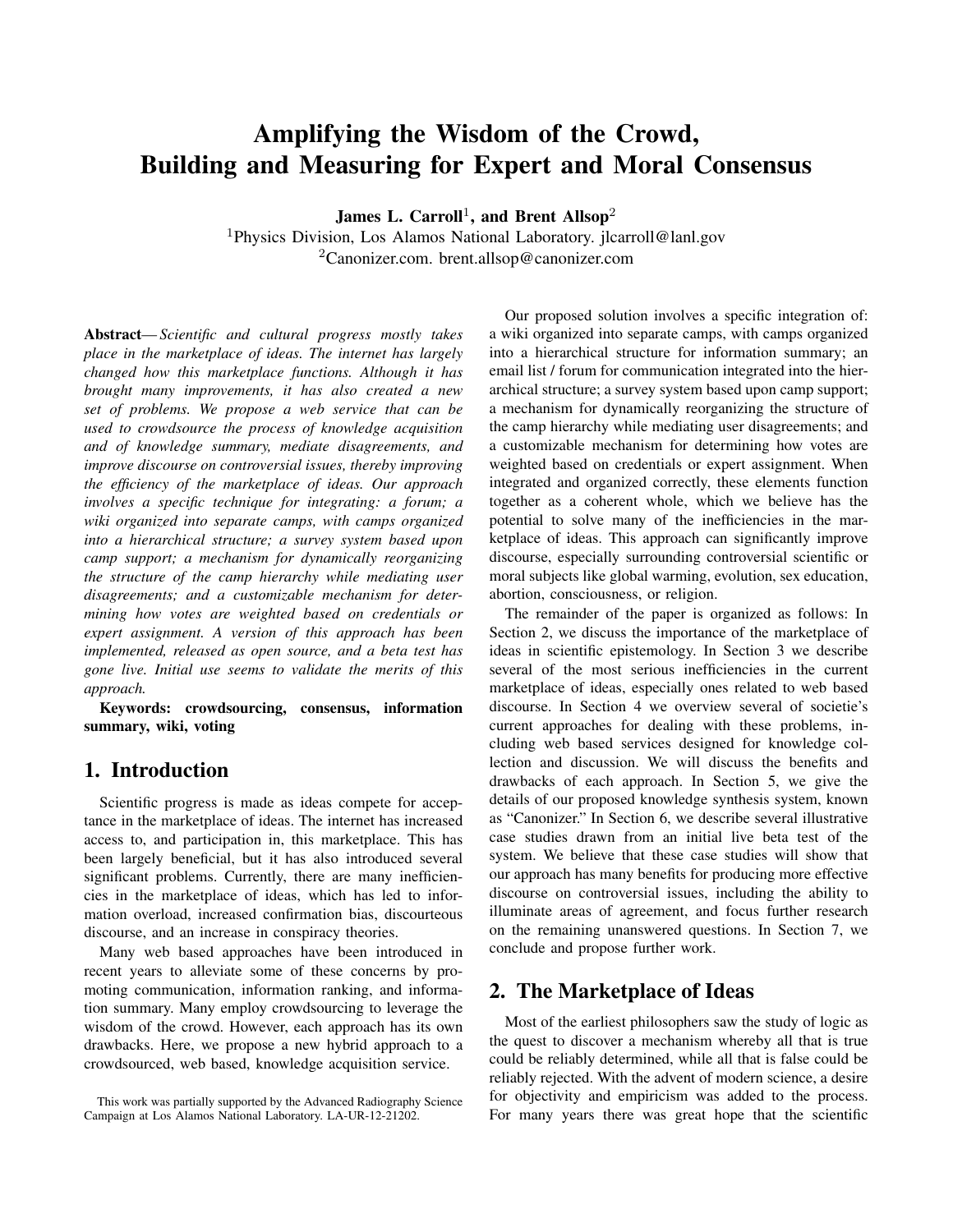method itself provided the very mechanism sought by the early philosophers. However, since Hume's destruction of empiricism[1], much of this optimism has come to an end. Today we realize that observations are necessarily statements of what happened in a few places at a few times, while scientific theories are statements about what will happen in all places every time.[2] Making this leap from specific instances to general statements about reality requires generalization, which Mitchell[3] and Wolpert[4][5][6][7][8] have soundly demonstrated is impossible to do in a completely objective and unbiased manner.[9] Furthermore, from the various impossibility and in-computability theorems, we have also learned that there may be many things that are true, but which can not be formally proven.

These realizations do not mean that the scientific method is useless, or that we can never learn or know anything about the world in which we live. Modern approaches view the scientific method more pragmatically, noting that it reliably produces theories that are useful. Useful theories are the ones that make the most accurate predictions, in the widest set of circumstances, with the least effort.[2] These memetic theories then compete for general acceptance in a "marketplace of ideas."[10] The most useful theories survive, replicate, and eventually achieve general acceptance and consensus. It is often presumed that other human beliefs and practices such as religion, philosophy, ethics, and governmental institutions all compete for acceptance in a similar manner.[11]

An alternative philosophy of the epistemology of science that is popular among those that want to avoid an appeal to "usefulness" and to the market place of ideas, involves an appeal to statistical inference. According to this philosophy, science may not be able to prove that any general hypothesis is correct, but it can select among them by computing the probability of each hypothesis given the available data.[12] This approach can still be pragmatic in that utility theory can be used to select the action with the highest expected utility (the one that is most likely to "work" the best) given the uncertainties over hypotheses and the utilities of different outcomes.

Although this approach is very promising, it does not completely restore the objectivity of science,[13] since any deductive application of the laws of statistics to an inference problem requires the use of Bayes Law,[9] which states that:

$$
P(Belief|Data) = \frac{P(Data|Belief)P(Belief)}{P(Data)}
$$

.

P(Belief) is known as a *prior*, and is often subjective in nature. Unfortunately, it is possible to believe anything regardless of any amount of data if you choose the right pathological prior.[14] And the "right" way to choose priors is far from clear.[12] Nevertheless, for most reasonably chosen priors, different initial beliefs will converge to a common answer given sufficient data. It is also possible to use the prior to overcome most of the common problems of generalization by attempting to choose a prior that embodies the effective bias of Occam's razor.[9] This approach can serve as a mechanical technique for arriving at both good practical hypotheses and for arriving at eventual consensus given sufficient data, much as the ancient philosophers hoped.

Unfortunately, it is not possible to be personally aware of all available data. Nor is it possible to be absolutely sure that any given data set has not been faked or otherwise altered. Nor is it possible for any one person to become enough of an expert to effectively apply this technique to the full range of subjects we regularly encounter in modern society. Therefore, in order to determine what we should believe on a wide range of topics, we must eventually place our trust in witnesses and experts who have experienced and evaluated the data on our behalf, and who have come to reasonable conclusions on our behalf. Practically, we can not evaluate all the primary data directly, but must instead treat the witnesses of various experts as our data instead. Because supposed experts in different fields often disagree, we must determine which experts we trust, and which we will ignore. This realization inevitably leads us back to some variant on the marketplace of ideas, where ideas and hypotheses compete for general acceptance.

It would appear that there currently is no way for the quest for truth to avoid the marketplace of ideas completely.

## 3. Inefficiencies in the Marketplace of Ideas

There are many potential inefficiencies in the marketplace of ideas, but we will focus on the following central issues, especially as they relate to the internet: 1) the limited access to information, 2) the un-manageable volume of information, 3) the reliability of information, 4) the need to determine who to consider an expert, 5) the need to determine what the experts believe, 6) the difficulty in changing popular notions that are resistant to change, 7) the incivility, repetition, and lack of focus in discourse, and 8) the difficulty in overcoming confirmation bias. By exploring these inefficiencies, we can begin to envision what their solution might look like.

1) The limited access to information has been the largest inefficiency in the marketplace for the majority of human history. Major milestones in the sharing and spread of information include the invention of language, the invention of writing, followed by the invention of the printing press. It was only at this point that it became possible for the average person to have access to any reasonable percent of the world's information. The rise of the internet and the world wide web represent yet another significant paradigm shift in this regard. Now an even greater percent of the world's information is even more widely accessible, and at the simple touch of a button. However, the internet's improvements to the availability of information have come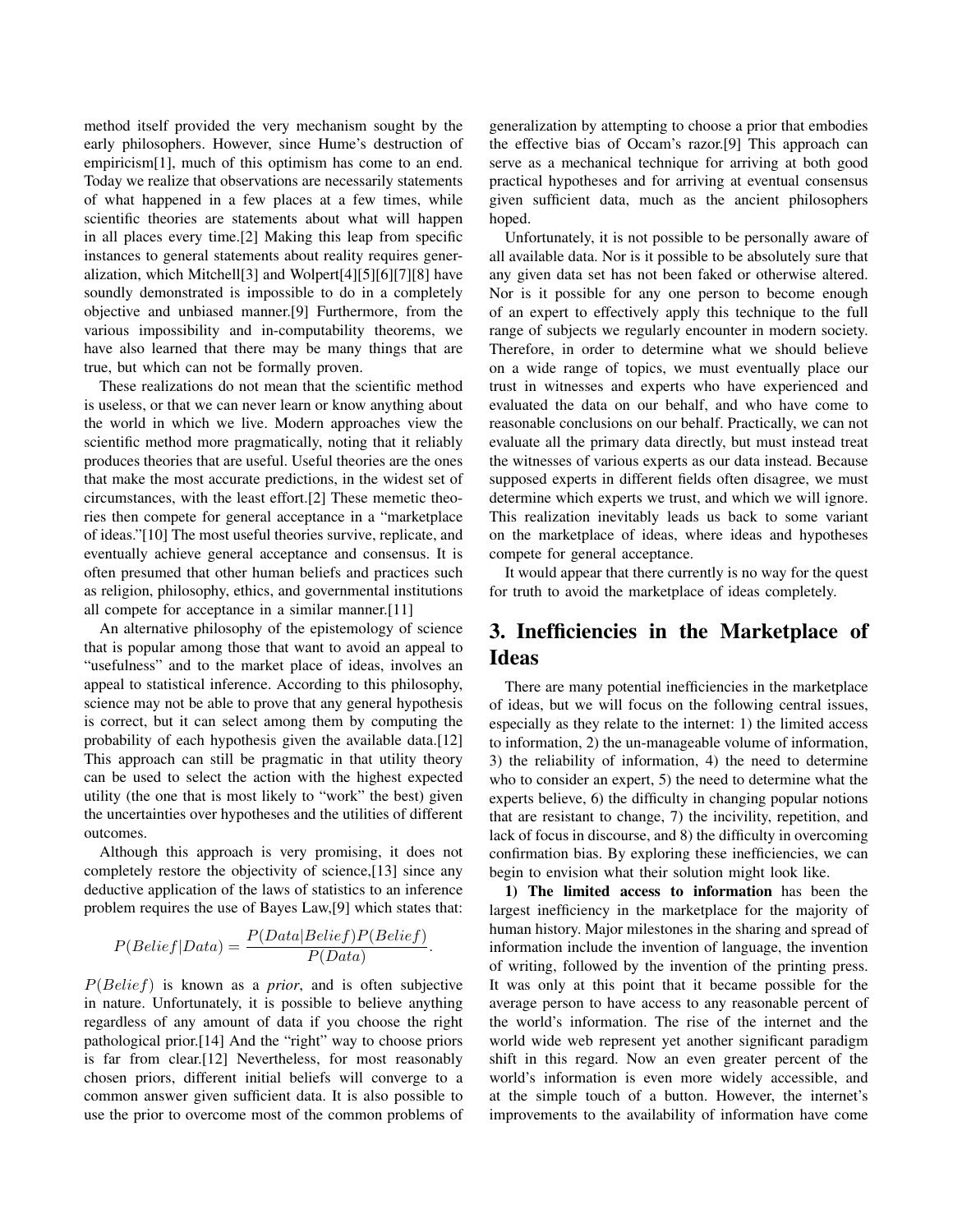at a cost.

2) The un-manageable volume of information is the most obvious problem with the data available on the internet. Just as the printing press put books into the hands of the masses, so the internet has put the printing press into the hands of the masses, and the volume of information naturally grew accordingly. This presents the challenge of determining which information is most important. Today, we are drowning in information, but starved for knowledge. Furthermore, as human knowledge becomes ever more specialized, it is increasingly difficult for any one person to be adequately informed on all subjects. Even the smaller body of peer reviewed literature is growing far faster than it can be read, even by experts in their respective fields.

3) The reliability of information is increasingly difficult to determine. Before, there were editors and publishers who acted as gatekeepers to provide some limited measure of control over what was published. Now anyone can publish anything. The challenge is to differentiate between accurate information and hoaxes. It is tempting to judge ideas based upon their intuitive plausibility, or based upon how well they match with an apparent consensus. However, brilliant revolutionary ideas will run counter to current consensus almost by definition, and to the layman, they are often indistinguishable from crazy useless ideas. Traditionally, expert opinion has served to determine whether information can be trusted. But this leads to an additional challenge.

4) The need to determine who to consider an expert must be addressed if we are to trust their opinions. Unfortunately, the internet allows anyone to claim to be an expert, even if they are not. We have replaced the challenge of determining which information to believe with the new, equally difficult, challenge of determining which experts to believe. But even if we can determine who to consider an expert on each topic, we are left with an additional challenge.

5) The need to determine what the experts believe must be addressed if the expert's opinions are to be useful. Different populations, demographics, and fields of experts often have wildly differing opinions on controversial issues, so there is no one single answer. For example, the majority of climatologists believe that anthropomorphic global warming is real and significant, while this conclusion is far less certain among meteorologists, other scientists, and the general public. Furthermore, the peer review and tenure process rewards primary research more than public education, so there is insufficient incentive for experts to help the general populace understand what they believe and why.

6) The difficulty in changing popular notions that are resistent to change must be addressed for the marketplace to converge towards truth. Take for example the oft refuted adage that "we only use 10% of our brains," but which most people still believe. Sometimes these theories persist through confirmation bias, but often they simply persist because the general populace is unaware of the contrary consensus of the experts, which is why determining and presenting what the experts believe is so important. Other times, they persist because the experts fail to communicate effectively to the masses, and are unaware of what information the masses might find convincing.

7) The incivility, repetition, and lack of focus in discourse is another major inefficiency in the market. The internet provides a mechanism for easy debate, where controversial ideas are constantly argued, but often with little success. The more controversial a topic is, the more likely debate upon that topic will digress into repetition and incivility, while producing no useful movement towards consensus. Godwin's law is the adage that any discussion in any open forum will eventually descend to the level where someone gets compared to Hitler or the Nazis. Unfortunately, this adage often proves accurate, even in scientific circles.

Even when outright incivility is avoided, most of these debates suffer from a lack of proper focus. They are often repetitive, dealing with issues that have long since already been resolved. Alternatively, they can focus on areas of disagreement, without discovering potential areas of agreement.

8) The difficulty in overcoming confirmation bias can be increased by internet interaction. Confirmation bias is our well known psychological tendency to seek information that confirms our pre-existing beliefs instead of seeking out information that challenges these beliefs. Before, people often had to share their ideas with those that were geographically close to themselves. This forced people to interact with others with a certain amount of diversity of opinions. However, in the internet age, anyone can seek out and find a community of people who believe whatever they themselves do, no matter how impossible or unlikely their beliefs may be. By allowing us to find a community to interact with that mostly shares our own views, access to the vast amount of information on the internet may actually be isolating us from opinions that differ from ours. This problem is becoming a bigger, more widely recognized, concern.[15]

This not only causes us to reinforce our own false beliefs, it can also prevent us from being an effective advocate, even for those of our belief that are correct. It is clear that there is a strong consensus among those that are best at effective communication and conflict mediation that one of the most important elements is to seek first to understand, and only then seek to be understood.[16][17][18] It appears that it is only after we understand another's position well enough to defend it better than they could, that we are best prepared to change their minds. Furthermore, is often the case that once we understand someone else's position that well, we realize that they were not as wrong as we once thought.

These problems permeate much of our society, including scientific, religious, political, and philosophical debate. Many of society's problems, including economic stagnation, poverty, war, and religious extremism, can be traced in one way or another to breakdowns of one form or another in the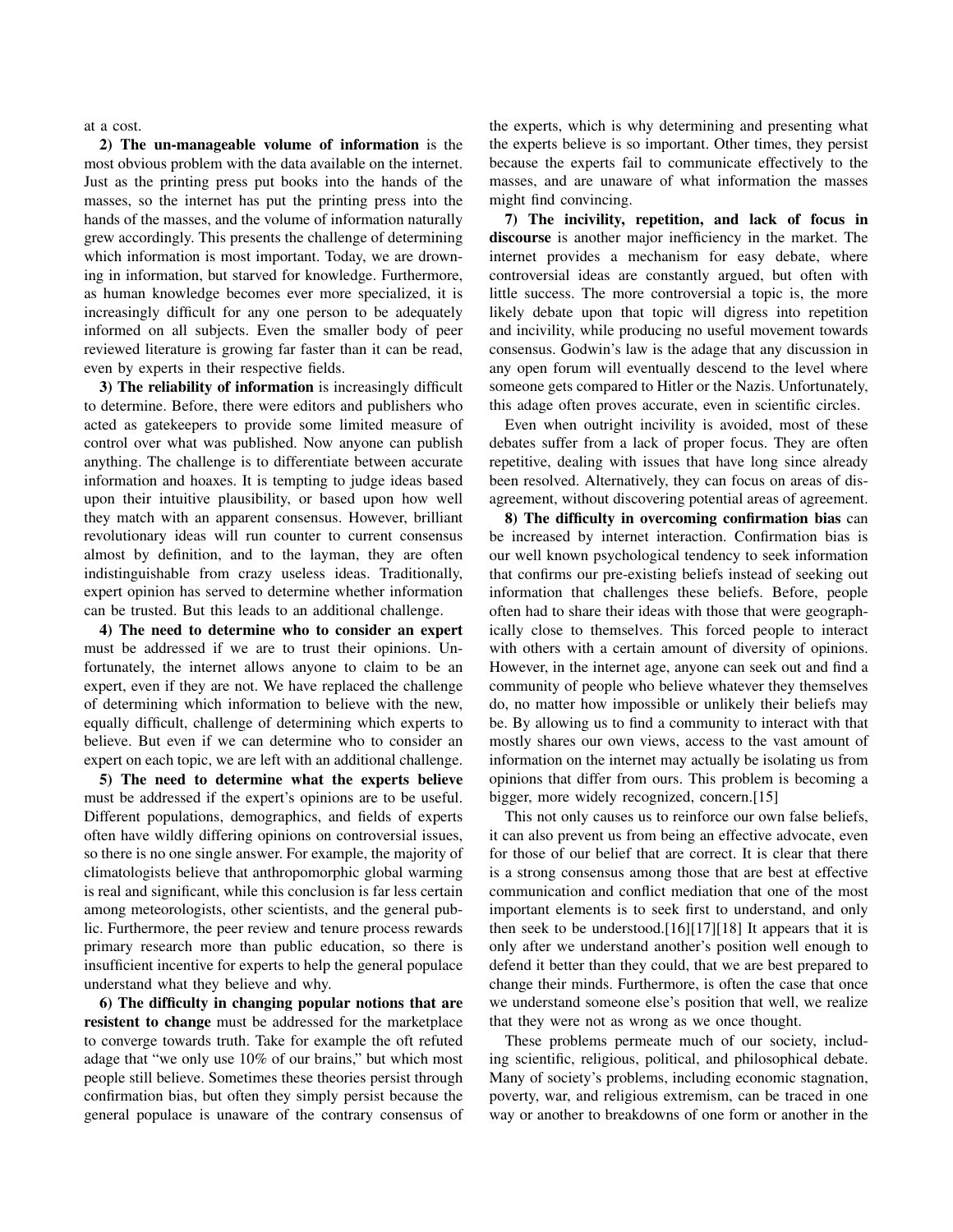marketplace of ideas. This makes the search for solutions all the more urgent. We are in desperate need of an "immune system for our memes"[19] that can directly address the above issues.

## 4. Current Mechanisms to Address Inefficiencies

Society has recognized many of the above problems, and has evolved several knowledge synthesis systems which attempt to address these concerns, including: 1) search engines, 2) peer review 3) wikis, 4) forums, bulletin boards, and email lists, and 5) survey systems. Evaluating the benefits and drawbacks of each of these solutions can motivate the creation of a new system that can leverage their existing benefits, while removing some of their weaknesses.

1) Search engines have vastly improved our ability to find the information we want amid the sea of information available. However, it is unclear whether we should delegate our determination of what matters to some search engine's page rank algorithm. Modern page rank algorithms are often customized to give different information to individual users based on what the algorithm thinks that the user wants. This can further exacerbate the confirmation bias problem. Furthermore, being able to find the right primary information does not in and of itself provide the concise summaries of information that we need. The search approach largely succeeds because others have already provided these summaries using other tools.

2) Peer review is the most important information evaluation mechanism in the scientific community, and it is best at producing and evaluating primary research, but is poor at summarizing the *huge* volume of existing work. It serves as a primary filter, designed to differentiate good ideas from bad, by only allowing the best ideas to pass the review process. But this approach is not perfect. Whether a paper is accepted can often depend on luck with regard to who is chosen to review the paper. Also, the process is often slow, and and the results are often not publicly available.[20]

In the past, there has been no good measure of consensus or impact. This situation has improved recently as web services have been created that allow researchers to determine the number of times a given paper has been cited. Unfortunately, this still does not measure the consensus opinion of the scientific community, since papers are often cited in refutations. In many fields, some of the most cited papers are the most controversial ones, not necessarily the most widely accepted ones.

3) Wikis provide a nearly opposite approach. Instead of intentionally limiting what is published like peer review does, this approach encourages everyone to participate, and their edits directly compete in a marketplace of edits. Wikis are best at leveraging the power of crowdsourcing to efficiently produce surprisingly accurate summaries of vast

bodies of information[21], but they are less effective at publishing and producing primary research. They can combat the volume problem, and the summary problem, while helping us discover which papers, researchers, experts, and ideas are most important. However, this approach suffers from a lack of trust. Their mechanism for producing trust, namely competition in the marketplace of edits, does not guarantee that any instance of a page at any one time is accurate. Most wiki systems compile each topic's information into a central page that is supposed to represent the single aggregated and summarized truth. For controversial topics, this encourages edit wars. Although wikis such as Wikipedia produce good summaries of information, they often fail to determine expert consensus in controversial situations (even when it exists) because any attempt to do this violates Wikipedia's neutrality point of view requirements.

4) Forums, bulletin boards, and email lists are powerful tools for communication, discussion and debate. But they suffer from the problems of incivility, repetition, and lack of focus that we discussed earlier. They do not provide any mechanism for determining which participants should be considered an expert, nor do they help us to determine what the experts believe. Information from these sources if often highly un-reliable.

5) survey systems are currently societies' primary method for determining what different groups believe. Problems involve determining which demographic to survey, and how to acquire a representative sample. Web surveys can be especially inaccurate, because they often target single demographics. Many people do not care what the general populace thinks, but only what the experts in a given field think. But there is no standard mechanism for determining who the experts are in any given field in order to target surveys just to them, nor is there any way to adjust vote weights accordingly. It is always possible to find some people who will believe anything, and this is why projects like the "Global Warming Petition Project"[22] have limited value. Furthermore, surveys represent a static snapshot of a subset of opinions at one time. While this can be extraordinarily useful, they do not naturally track the shifting opinions that is the hallmark of progress in human knowledge, nor do they track the *reasons* behind such changes. Yet determining what data was convincing enough to cause a given researcher to change their minds is essential information.

These partial solutions seem to point the way forward towards a system that can use these approaches in concert to leverage their collective advantages, while minimizing their individual drawbacks. The eventual solution should be open, should refer to peer reviewed literature, but should use crowdsourcing to summarize and prioritize these results while avoiding edit wars, should allow communication and discussion like that found in forums, should determine who the experts in different fields are, should dynamically (and automatically) determine what different groups believe,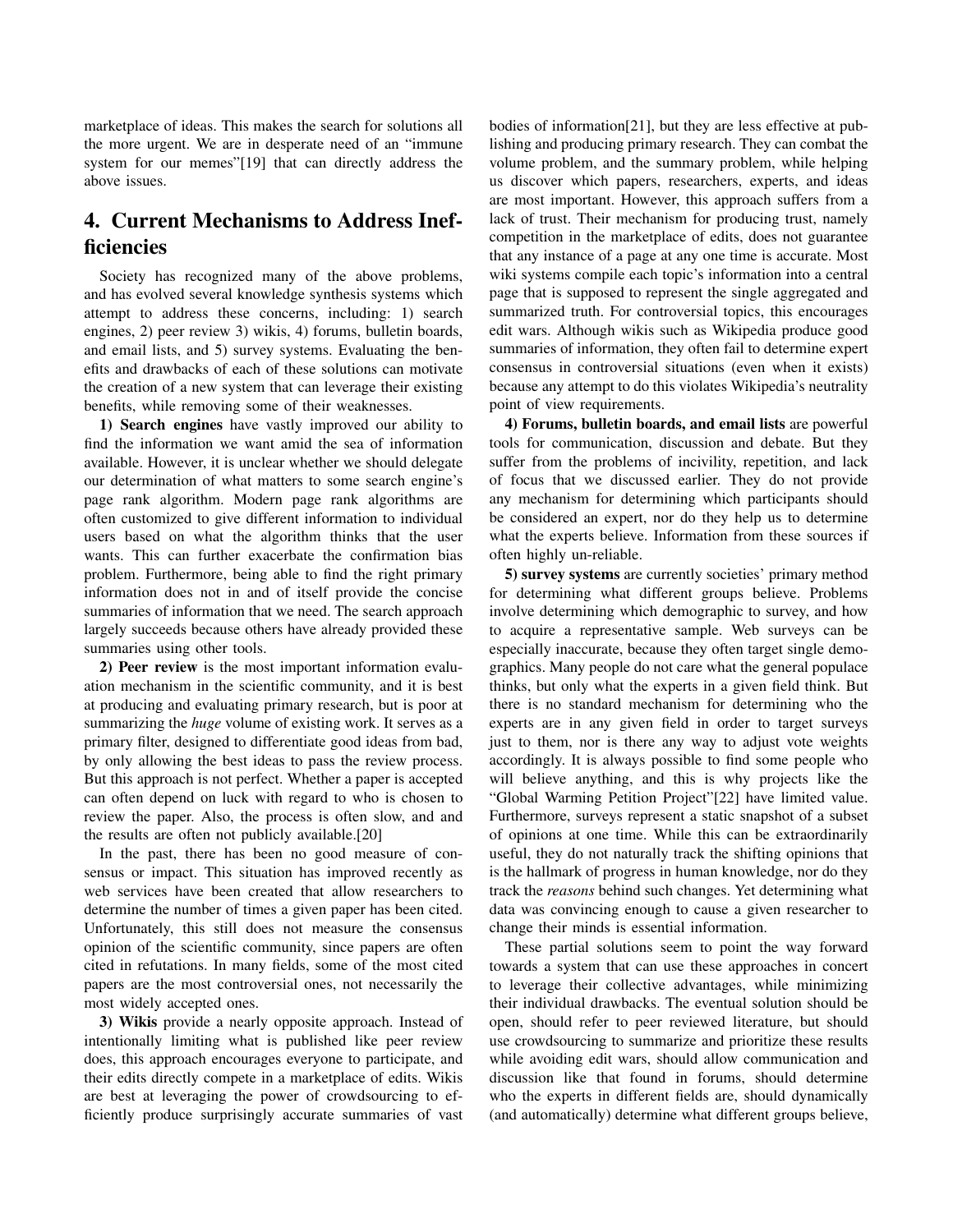and should provide a system that encourages consensus, information summary, and progress. And it should integrate these pieces into a coherent intuitive whole.

#### 5. The Canonizer Solution

No one solution can solve all of the inefficiencies in the marketplace of ideas, but we believe that some progress can be made. Our proposed solution involves the tight integration of several different complementary systems. The method of integration and organization is what allows each of these otherwise desperate solutions to function together as an effective whole. Our proposed solution involves:

- A wiki to leverage the wisdom of the crowd for knowledge collection and summary
	- Wiki pages are organized into camps with differing opinions, instead of single pages for each topic
	- Camps are organized into a hierarchical structure to encourage agreement
- A mechanism for dynamically reorganizing the structure of the camp hierarchy while mediating user disagreements to encourage agreement and highlight areas of continuing disagreement
- A survey system based upon camp support for determining consensus, and
- A mechanism for customizing how votes are weighted based on credentials or expert assignment to allow users to explore different demographic effects, or to allow users to give extra weight to experts in different fields if they so choose.
- A forum which also functions as an email list for discussion

Wiki Camp Pages: Our wiki system avoids the danger of edit wars by organizing information into a hierarchical set of "camps" for each controversial topic. There is less incentive to edit the page of a camp you disagree with directly. Instead, you can edit your own camp's page to make an argument for why you believe that your opponent's camp is incorrect. Instead of trying to remove an argument that you find unconvincing from another camp's page, you can instead reference the argument, and explain why it is not convincing in your own camp's page.

Camp pages also serve as an opportunity to summarize the relevant peer reviewed literature. Thus, the system is not intended to replace peer review, rather it is intended as a mechanism for leveraging the wisdom of the crowd to effectively compile, summarize, and prioritize the vast peer reviewed literature.

Hierarchical Structure: Camps are arranged into a hierarchical structure, with the base camp representing the question to be answered, discussed, debated, addressed, or summarized. The hierarchical structure pushes areas of disagreements towards the leaf nodes, and pushes areas of agreement towards the root (see Figures 1 and 2). Suggested changes to camp structure are sent out on the email list, and only go live after a weighting period if no camp member objects within that time frame.

Camp Support: Both the problems of determining who the experts in a field are, and determining what different demographics believe is solved through camp support, which functions as a sort of survey system. Supporting a camp (voting for the camp), also supports all the parent camps up the hierarchy. This allows us to assess the sort of consensus that currently exists among the (potentially biased) subset of users interested in an individual question or problem enough to join a camp. Users can also create other camp hierarchies which provide surveys to determine who the experts are in various fields. Users can then select their own voting schemes to determine how votes are weighted, potentially based upon the results of these expert determining polls. This flexibility allows users of the system to ask questions like "what percent of general users believe in global warming?" "what percent of users with PhD's believe in global warming?" "what percent of users with PhD's in climatology believe in global warming?" "what percent of users that have been selected as experts in climatology believe in global warming, weighted by how many people consider them to be an expert?" etc. This flexibility in how users support is weighted is part of what makes the survey system so useful.

Forum and Email List: The forum also functions as a mailing list, and is intimately integrated with the camp hierarchy, as messages are sent to the supporters of camps. Joining a camp joins the camp's mailing list. This makes it possible to precisely target your audience. Because the forum is integrated with the camp hierarchy, the camp pages quickly begin to look like condensed summaries of the best arguments that were made in the forums. This makes forum discussions less likely to be repititious and confrontational. With the related summaries in mind, discussion can now revolve around new issues, not yet covered in the summaries. If a topic that has already been covered resurfaces, people generally point the individual to the relevant summary pages. It can also reduce confirmation bias, because the most effective camp summaries grow out of debates with competing camps, and require first reading your opponent camp's summaries in order to write an effective rebuttal.

#### 6. Case Studies

"http://canonizer.com" is a live beta test for our proposed system which is being used to find bugs and iron out user interface issues. The user base in the beta test is still in its infancy, so many scaling questions remain. However, some observations can still be made about this approach's effectiveness as a tool for generating discussion and consensus among this small group of initial users.

The majority of Canonizer's current users are philosophers interested in the complex, difficult, religiously and ideo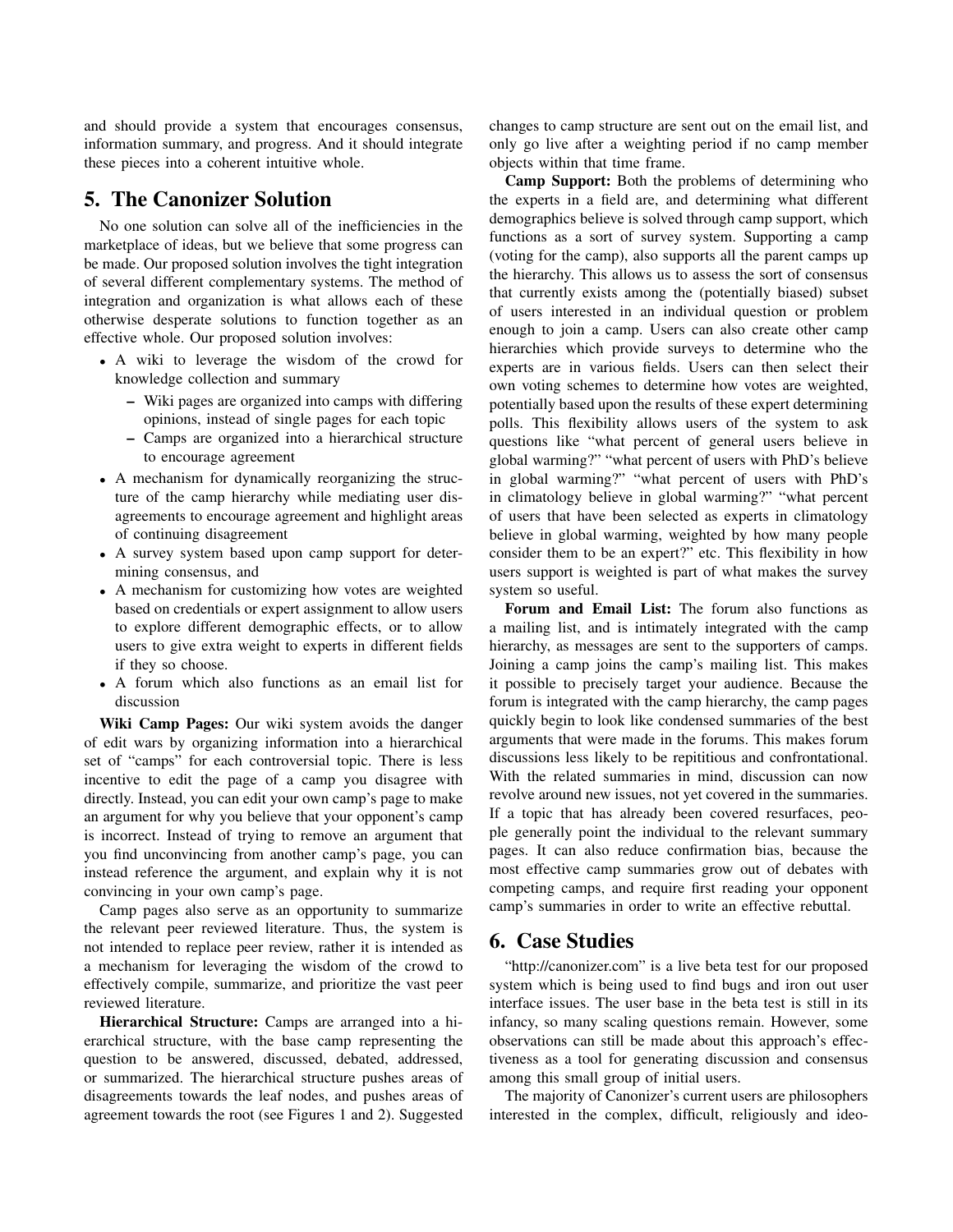logically charged problem of consciousness and subjective experience. This initial emphasis is largely due to the philosophy background of one of Canonizer's initial programmers. Several world class leaders in this field have participated to varying degrees, including Steven Lehar, Stuart Hameroff, and a growing number of others. Obviously, world class participation has significantly contributed to the education and development of everyone.

We believe that Canonizer's use in this field illustrates Canonizer's ability to encourage the avoidance of confirmation bias, summarize opinions found in an increasingly large body of literature, and demonstrate the usefulness of its expert weighted voting system.

In the study of consciousness, there are a huge number of published peer reviewed articles. One online bibliography recently passed 20,000 published papers on the "Philosophy of Mind" alone.[23] Thus, the field is in desperate need of concise summaries of the literature which we are beginning to provide.

It is also difficult to determine from this vast body of literature whether there is any emerging consensus. David Chalmers et al. did a traditional philosophical survey in 2009[24] after he first heard about our survey project, which seemed to show a majority leaning away from behavioralism.<sup>1</sup> But this survey only targeted philosophers. The opposite feeling is generally accepted in the neuroscience and computer science communities. This divide has been illustrated by the authors of this papers's own extensive debates upon the subject, where Allsop has a philosophy background and Carroll has a computer science background.

Given the initial philosophical bias of its users, theories of consciousness related to David Chalmer's "property dualism" theory seemed to dominate, agreeing with the traditional survey. Most remaining disagreement was between David Chalmer's Functional Property Dualism vs Stuart Hameroff's Material Property Dualism. However, Canonizer's demographic system made it clear that most users were biased towards philosophy. With the later introduction of more computer scientists and neuroscientists, it was possible to see that this dominant support for property dualism was not shared by this new community of users. Canonizer's system of determining experts in different fields makes it easy to see this difference of opinion between fields by alternating the expert voting system from "mind experts" (the philosophy group), to "computer experts" while watching how the apparent "consensus" changes.

Canonizer has also vastly improved forum discourse, as participants constantly pointed at existing arguments and summaries in the camp pages. Canonizer also reduced confirmation bias, as it forced the computer scientists to read and respond to the philosopher's "property dualism" camp pages, while forcing the philosophers to read and respond



Fig. 1: Initial camps for the global warming question.



Fig. 2: Later camps for the global warming question, growing consensus.

to the computer scientist's "functionalist" camp pages.

This project is still far from comprehensive, only including a small handful of real experts. But already, Canonizer contains a more concise set of descriptions of the best theories than is available from many other locations. And things continue to progress as ever more people participate.

Another example involves the highly charged debate about global warming, which demonstrates how the hierarchical structure encourages the search for common ground. Initially users created two camps, one that advocated the idea that global warming represents a clear an immediate danger to the planet, while the other advocated the idea that global warming was a complete fabrication and a hoax. At first, there appeared to be no common ground (see Figure 1). However, as a greater variety of people joined the discussion, it became clear that some people who belonged to the hoax camp actually believed that the earth was warming, but for natural reasons. Others thought that the earth was warming for human generated reasons, but that the severity of the situation was being exaggerated. Others thought that the situation may be severe, but not sufficiently severe to warrant a cap and trade solution, where the proposed cure could be economically worse than the disease. A proposed change to the hierarchy (see Figure 2) created a camp that embodied some of the common ground discovered in the discussions, namely that anthropomorphic global warming was real, with critical and not critical sub camps. There now appears to be great consensus that anthropomorphic global warming is indeed real. This moves the debate forward, and allows us to recognize and to focus on the point of greatest remaining uncertainty, namely the severity of the problem. Similar consensus building results were found in the controversial sex education question.

<sup>&</sup>lt;sup>1</sup>See the question related to philosophical zombies.